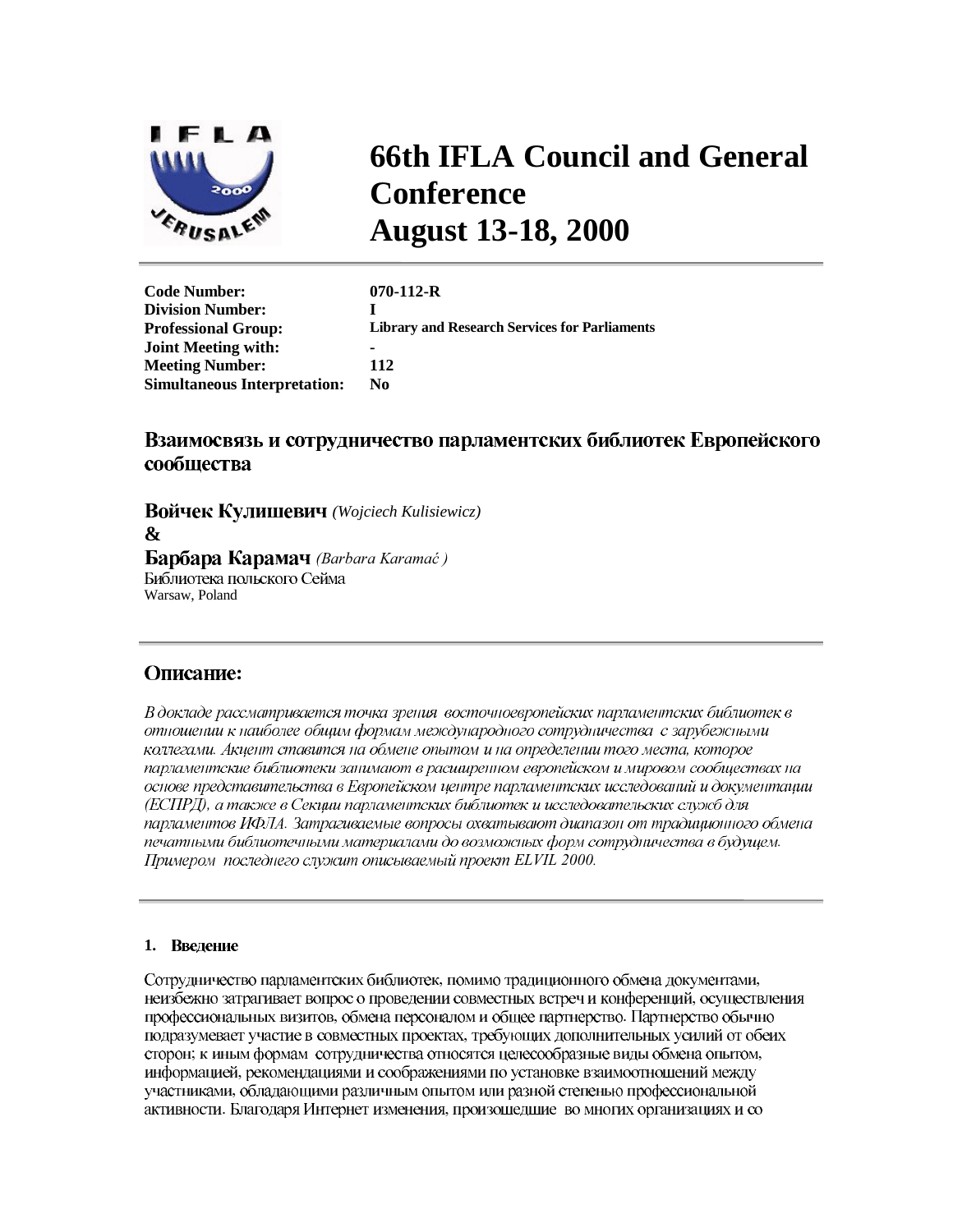многими людьми, нашли свое отражение в способах сотрудничества. К примеру, электронная почта и электронные странички, электронные встречи и дискуссии посредством веерных рассылок оказали значительное воздействие на межбиблиотечные контакты, в особенности, с точки зрения глобализации и сокращения «времени доставки», не затронув само существо этих контактов. Однако, ни один из данных видов, осуществляемых традиционным образом или в электронном формате, не является характерным только для парламентских библиотек, или только для библиотек общего профиля.

Несмотря на то, что в настоящем докладе главным образом разбираются польские реалии, мы надеемся, что они не будут восприниматься исключительно в качестве индивидуального случая, а скорее как приглашение к обсуждению различных форм международного сотрудничества, которое в настоящее время настоятельно затребовано парламентскими библиотеками.

#### 2. От фондов печатных материалов к собранию знаний в электронном виде

Само заглавие данного раздела представляет этап истории в сотрудничестве между парламентскими библиотеками. Большинство парламентских библиотек начали свою деятельность с организации фонда материалов, в котором предпочтение отдавалось своим парламентским и официальным публикациям как национальных, так и местных органов власти. Равную важность представляли достаточно обширные фонды зарубежных парламентских и официальных материалов, наряду с публикациями международных организаций, в особенности, если их характер (конвенции, договоры и пр.) оказывал воздействие на национальное законодательство. Объяснение заключается в том, что законодательный процесс и вспомогательные службы парламентских исследований нуждаются в сведениях об этапах законодательного процесса и доступе к законодательству партнера, из соседних или наиболее влиятельных стран. До того, как в последние годы произошел резкий прогресс в наличии электронных материалов, практически не было иной возможности удовлетворить требования пользователей, иначе как собрать полный перечень представляющих интерес наименований. Вне сомнения, для удовлетворения потребностей отдельных читателей может понадобиться такая коллекция материалов, которой располагает Библиотека американского Конгресса. Тем не менее, наши библиотеки, главным образом полагающиеся на свои собственные фонды и во многом действующие по принципу самодостаточности, были ориентированы на удовлетворение потребностей пользователя, и наличие больших фондов диктовалось данной необходимостью. Библиотеки, имеющие «фондовую» или «читательскую» направленность совсем необязательно представляют отдельные концепции и выступают в качестве альтернативы друг другу (как это иной раз представляется в профессиональной литературе).

Как пример можно привести польскую парламентскую библиотеку, основанную в 1919 году, которая собрала объемистый фонд иностранных парламентских материалов и официальных публикаций главным образом в порядке обмена с другими библиотеками, на основе международных конвенций периода 1886 - 1958 годов.

На сегодняшний день в наших фондах насчитывается свыше 60 тысяч томов польских и иностранных парламентских и официальных публикаций; документы международных организаций (прежде всего те, которые поступили к нам как в депозитарную библиотеку ООН) – составляют более 16 тысяч единиц хранения. Данные материалы совместно составляют 25 процентов от всего библиотечного фонда, в котором также имеются польские и зарубежные издания законодательству, политике, экономике, истории и смежных с ними вопросам. В настоящее время наша библиотека занимается обменом парламентских и официальных публикаций примерно с 30 странами, главным образом из Европы; в руководстве к данному разделу нашего фонда, выпущенном в 1998 году, перечислены 270 текущих наименований. С другой стороны, текущие польские парламентские материалы и официальные публикации направляются 65 партнерам в разных странах; в подавляющем большинстве случаев этими партнерами являются национальные парламентские библиотеки.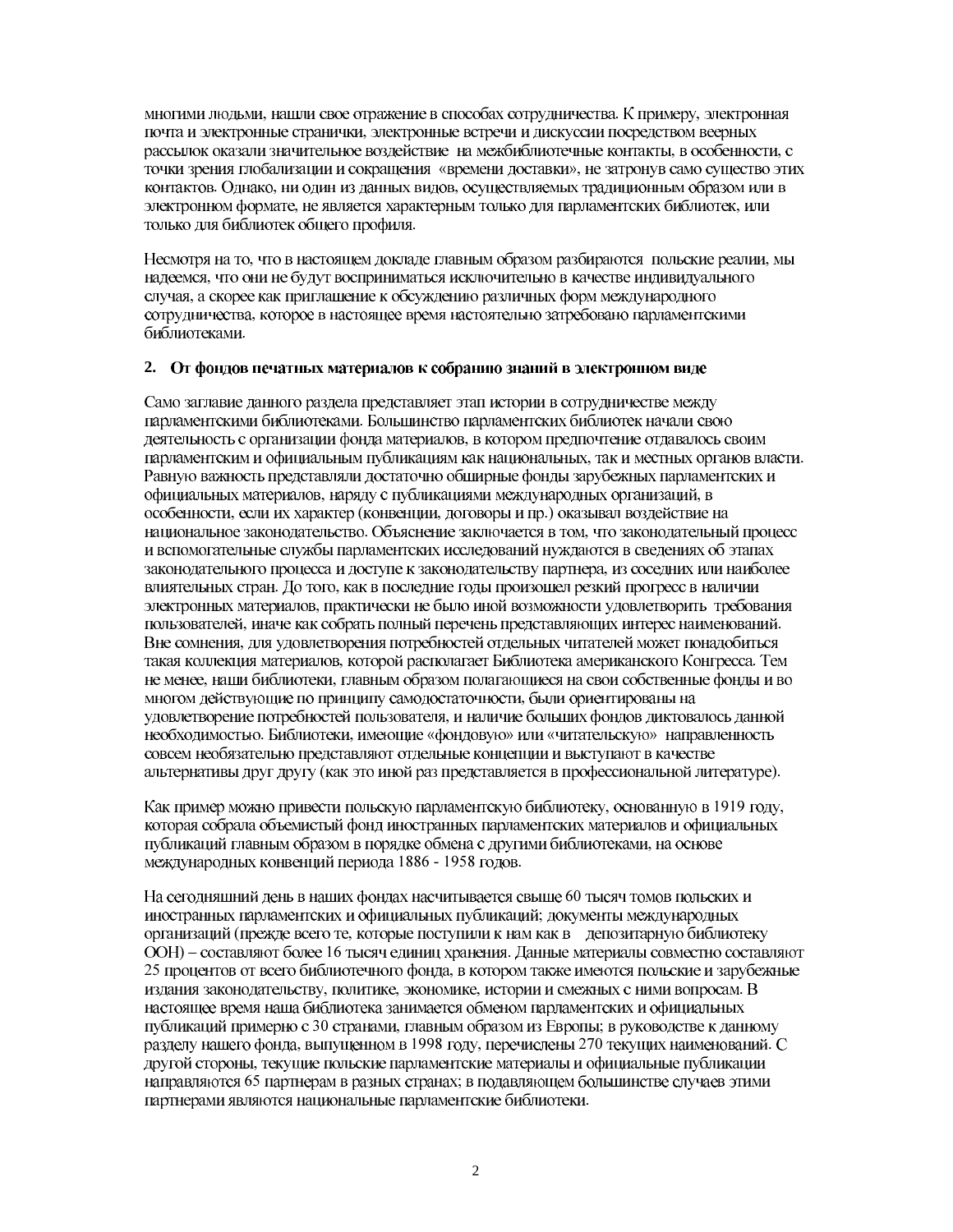Одновременно, начиная с середины 1990 годов, наша библиотека занимается формированием коллекции материалов, выпущенных на лазерных дисках, в основним - сборников законодательств таких стран, как Франция, Италия, Германия, Италия и ряда других, наряду с наборами документов таких организаций, как Европейский союз и ООН. Мы также используем в работе иностранные парламентские базы данных, к которым имеется доступ в Интернет (включая и международные организации). Кроме указанного, библиотека Сейма сейчас предлагает пользователям возможность доступа к восьми своим базам данных, содержащих полнотекстовые форматы материалов обеих палат польского парламента  $(http://bs.sejm.gov.pl:4001/ALEPH/).$ 

Поскольку электронные ресурсы все в большей степени составляют основу не только библиографических справочных служб, но и источников базовых документов или текстов оригиналов, встает вопрос о целесообразности сбора публикаций на бумажных носителях и какое будущее ждет уже имеющийся в наличии фонд. Мы склонны к осторожному подходу к данной проблеме. В конце 1999 года, в ходе пересмотра нашей концепции формирования фонда, мы приняли решение продолжить комплектование и хранение традиционных журналов, посвященных законодательству отдельных стран (поступающих в библиотеку на основе бесплатного книгообмена) и одновременно приобретать - в силу их исследовательской ценности - сборники законодательств на компакт дисках (подписка на них обычно выливается в прямые расходы на закупку из бюджетных средств библиотеки). Мы не приняли никаких радикальных решений в отношении фонда зарубежных парламентских и официальных публикаций, который развивался в течение продолжительного времени и стал в национальном масштабе уникальным по своему содержанию. Однако нехватка площадей грозит в будущем довольно остро поставить этот вопрос на повестку дня.

Главная тенденция выглядит вполне очевидной: от библиотеки с бумажными носителями - к виртуальной законодательной библиотеке. В текущий момент многие из наших родственных организаций, включая и те, что находятся в странах Центральной и Восточной Европы, переживают переходный период, отмеченный желанием в сжатые сроки преодолеть отставание от современных технически передовых библиотек, но большими трудностями на этом пути стоят нерешительность, устаревший стиль работы и нехватка материальных ресурсов.

Кто же в конечном итоге окажется прав: те, кто предсказывает конец библиотекам, имеющим физические габариты, или те, кто настаивает на необходимости продолжать приобретение печатных материалов в будущем, поскольку новые электронные средства не смогут полностью заменить бумажные носители? Я считаю, что в парламентских библиотеках - с учетом возрастающей потребности со стороны парламентариев в библиотечных услугах традиционные методы работы до определенной степени сохранятся, но с использованием электронных форматов. Следует подчеркнуть, что наши библиотеки уже осуществляют переход к новым библиотечным службам.

#### 3. Парламентские библиотеки Восточной Европы и международное сообщество

Рассматривая текущую ситуацию в Восточной Европе, приходится выделять важность различных форм содействия, которые - после событий 1989 года в Центральной и Восточной Европе и последующим процессом демократизации бывших коммунистических стран - были предложены со стороны международного парламентского сообщества парламентам и парламентским библиотекам в данной части Европы. Наиболее объемная помощь в плане географического охвата, продолжительности, разнообразия форм и объема фондов была, несомненно, предоставлена Исследовательской службой Конгресса США (ИСК) под эгидой Специальной группы Конгресса США по развитию парламентских институтов в Восточной Европе. При перечислении участников таковой поддержки, оказанной странам Балтии, следует назвать парламенты таких представителей демократического Запада: Соединенное Королевство, Канада и Скандинавия. Последними были организованы семинары, поездки специалистов, курсы профессиональной подготовки; переданы наиболее важные библиотечные справочные материалы и оказана поддержка в подписке на периодические издания, включая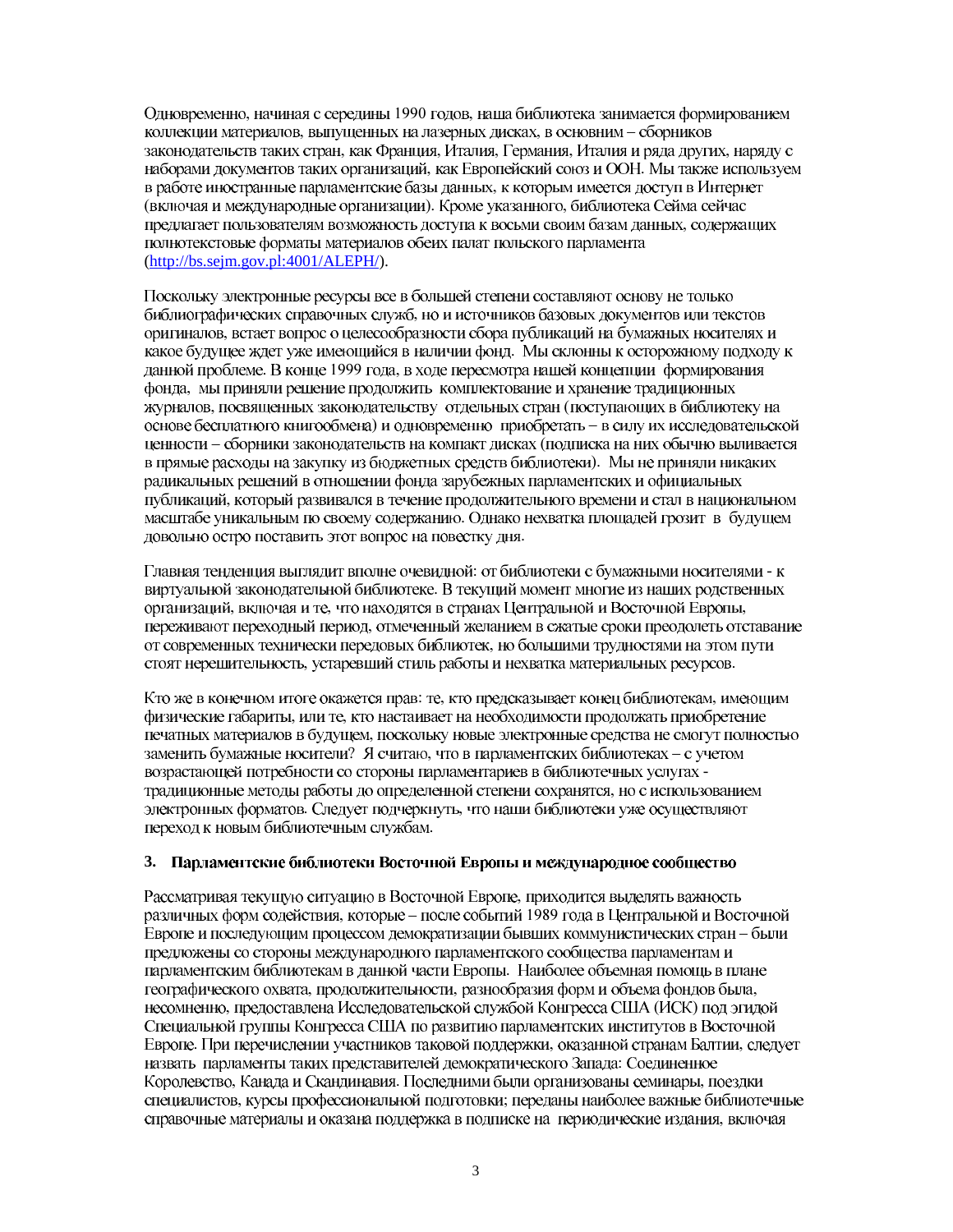самые первые электронные базы данных на компакт-дисках. В результате этой помощи, которая оказывалась в период революционных перемен в сфере информационной техники, получили начало новые библиотечные и исследовательские службы во вновь образованных демократических парламентах (к примеру, в Латвии, Литве и Эстонии), а ряд парламентских библиотек, имеющих долгую историю своего существования, полностью сменили имидж и методы работы (Чешская Республика, Венгрия, Польша).

Содействие было ориентировано на точно определенные потребности конкретных парламентов, - осязаемые и поддающиеся оценке результаты которого наглядно продемонстрированы в концентрированной форме в книге о парламентских библиотеках, выпущенной нашей Секцией ИФЛА - и имело четко выраженный международный характер. Благодаря семинарам, организованным во многих уголках Европы и при участии наиболее заинтересованных стран, например, Венгрии и Чехии, Исследовательской Службой Конгресса США, Палатой представителей Великобритании, а также Европейским парламентом и Советом Европы в первой половине 90-х годов для работников парламентских библиотек, новое поколение руководителей парламентских библиотек получило возможность, познакомиться друг с другом и установить профессиональные и дружественные контакты.

В дополнение к этому, наиболее опытные из нас не ограничивались получением помощи, но и сами оказывали поддержку. Например, польский парламент предоставил свою библиотеку, информационные и исследовательские службы в распоряжение коллег из Албании и Литвы. В 1995 году в Польше был проведен рабочий семинар по вопросам парламентских исследовательских служб в регионе. Наши сотрудники приглашались в качестве лекторов и докладчиков для обмена опытом на семинарах и рабочих встречах, например, для Балтийских стран и совсем недавно для Грузии. Мы принимаем участие в проекте, осуществляемом украинским центром «Демократия и развитие» по переводу и публикации избранных тестов из текущего польского законодательства, которое составляет основу наших экономических и социальных реформ, и выполняем экспертные оценки по содержащимся проблемам. Целью данной работы является предоставить украинским законодателям образец для подражания и возможный стимул для дальнейшей деятельности.

Первые контакты с западными коллегами явились воодушевляющими и породили сильное желание присоединиться к мировому и европейскому сообщества, прежде всего, стать членской организацией ECPRD и Секции парламентских библиотек ИФЛА.

До конца 80-х годов ECPRD была организацией с характерными для тогдашней разделенной Европы чертами: в нее входили западноевропейские парламенты, представленные в Европейском Парламенте и Парламентской Ассамблее Совета Европы. После 1989 года Совет Европы превратился в наиболее доступную организацию для новых демократических стран из Центральной и Восточной Европы, предоставив возможность парламентам последних (не парламентским библиотекам) стать членами ECPRD. Примерно в то же время была изменена изначальная концепция постоянных рабочих групп, организованных для рассмотрения вопросов в отдельных специальных сферах: (обработка данных, библиотеки, терминология, тезаурус) и заменена семинарами по предметам, представляющим общий интерес для парламентов. Первая библиотечная рабочая встреча в рамках ECPRD, организованная представителем этой части Европы, и последняя перед роспуском данной группы, была проведена нашей библиотекой в Варшаве осенью 1993 года.

Наиболее ценная составляющая деятельности Центра парламентских библиотек и парламентских баз данных является его поддержка многоязычного тезауруса ЕВРОВОК, созданного Европейским Парламентом. По собственной инициативе, иногда с финансовой помощью Европейского Парламента, на местах (т.е. неофициально) в ряде парламентов осуществлялись переводы тезаурусов (Албания, Хорватия, Чехия, Литва, Польша, Румыния, Россия и Словения); несколько иных планируют провести такую же работу в ближайшее время. На ряде семинаров ECPRD, проведенных с поддержкой Европейского Парламента и привлекших многих участников, обсуждались всевозможные аспекты перевода, выпуска и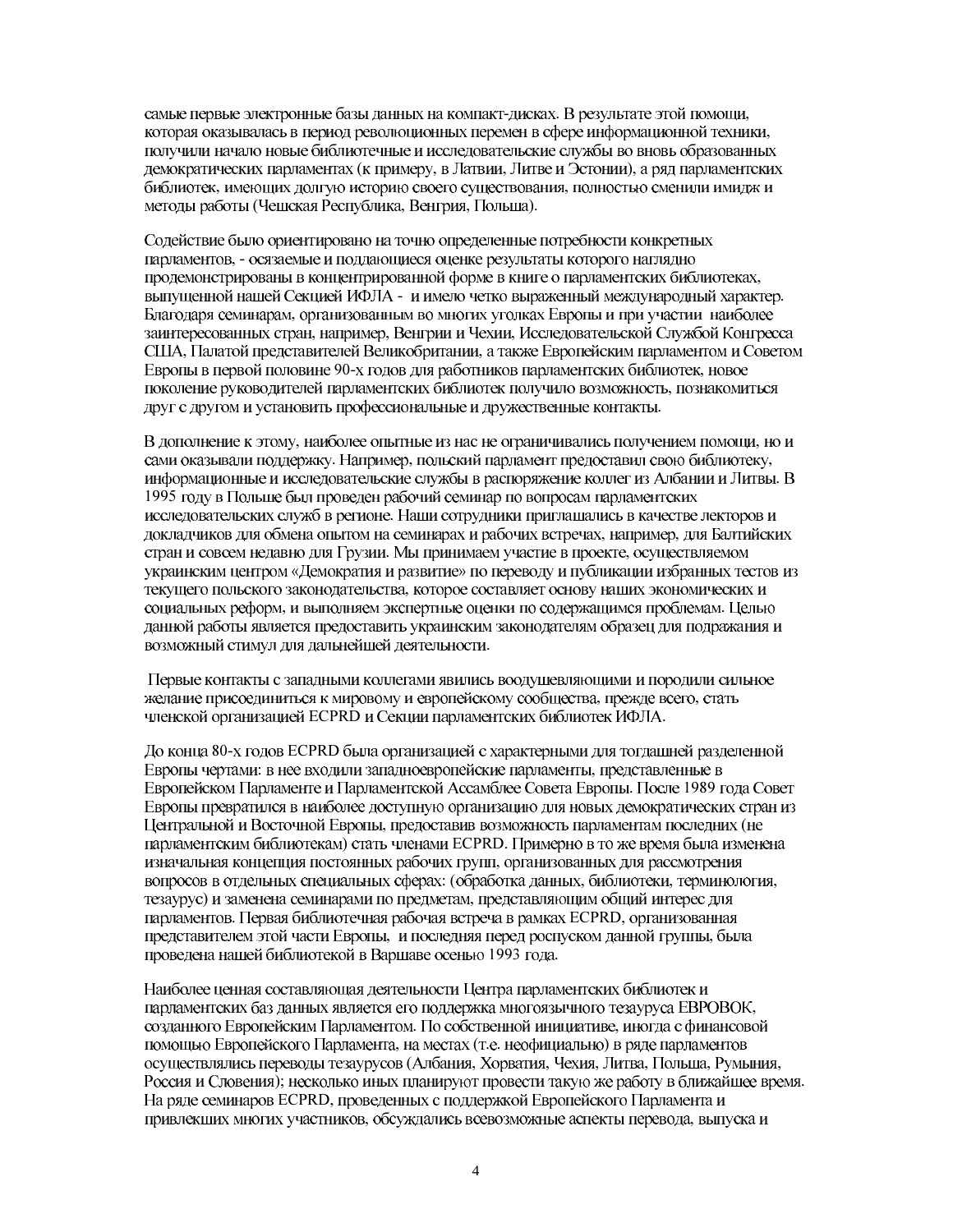использования тезауруса ЕВРОВОК. Два подобных семинара имели место в Праге (1995 г.) и Варшаве (1996 г.), а самая последняя встреча состоялась в Мадриде в прошлом году. По последним данным, тезаурус используется в 15 палатах европейских парламентов; дополнительно семь планируют принять EBPOBOK в ближайшем будущем. Любопытно отметить, что большей частью это парламенты из стран Центральной и Восточной Европы. Здесь видна интеграционная роль, которая падает на ЕВРОВОК в качестве общего языка доступа к европейским парламентским базам данных на национальном уровне и уровне Европейского Парламента. Вполне понятно, что парламенты западноевропейских стран проявили значительно меньший энтузиазм в переходе на ЕВРОВОК, т.к. такой шаг граничил бы с принятием решений о производстве немалых расходов по отказу от используемой системы индексного языка или одновременному применению обеих систем - старой и новой.

Процесс интенсивного увеличения членства охватил и ИФЛА, которая разрослась из организации - имевшей вид небольшого «клубного» объединения, главным образом охватывающего европейские библиотеки и проводящего большинство из своих ежегодных мероприятий в европейских городах, - в ассоциацию мирового уровня. Такой же ход событий был повторен и в секциях ИФЛА, в частности, Секции парламентских библиотек.

Следует особо выделить усилия Секции с целью интегрировать восточноевропейские парламентские библиотеки в мировое сообщество и в частности, оперативную реакцию на сложности, связанные с изменениями в Восточной Европе. Уже в августе 1990 года на Генеральной конференции ИФЛА в Стокгольме Секция провела дискуссию о роли западных парламентских библиотек в конституциональном процессе, происходящем в Восточной Европе. Вслед за этим Секция определила контуры и начала координированную помощь и сотрудничество. В 1991 году были проведены две специальные встречи параллельно с Конференцией ИФЛА в Москве, где были рассмотрены потребности и возможные формы содействия со стороны западных парламентов в соответствии с рекомендациями, сделанными на основе проверок состояния дел в парламентских библиотеках стран Восточной Европы. В дополнение к этому была принята резолюция, обращенная к Межпарламентскому Союзу с просьбой взять на себя роль координатора в осуществлении проектов по оказанию помощи. Выпущенная Секцией примерно в то же время книга «Практические рекомендации для парламентских библиотек» стала неоценимым источником получения профессиональных знаний и идей для всех наших коллег, занятых вопросами организации информационных служб для законодательных органов.

Начиная с 1990 года, членство восточноевропейских стран в Секции значительно возросло, несмотря на то обстоятельство, что они и ранее имели контакты с этим форумом парламентских библиотек. В течение определенного времени - в дополнение к содействию уже упомянутой публикации о парламентских библиотеках и исследовательских службах большинство из нас тщательно изучало реальную обстановку. Участие в ежегодных заседаниях Секции и иных встречах, проводимых в рамках Генеральной конференции ИФЛА, как и в самой Конференции, помогают поддерживать взаимосвязи и сотрудничество с коллегами из парламентских библиотек всего мира.

Членство в ИФЛА и ECPRD вновь вселяет в нас чувство принадлежности к неразделенной Европе и ко всему миру. Необходимость сохранения данного чувства вызывает определенную сдержанность по мере нашего осуществления одной из целей Секции: «поощрять организацию региональных конференций и иных форм регулярных контактов между парламентскими информационными службами, работающими в различных регионах мира». В своем докладе на данную тему председатель нашей Секции Ричард Паре предвидел следующую тенденцию, связанную с бюджетными ограничениями во многих странах: «... библиотеки законодательных органов будут стремиться к рационализации своих служб установлением связей с библиотеками иного профиля (национальными, учебными и специальными), главным образом в вопросах расширения фондов распределения ресурсов».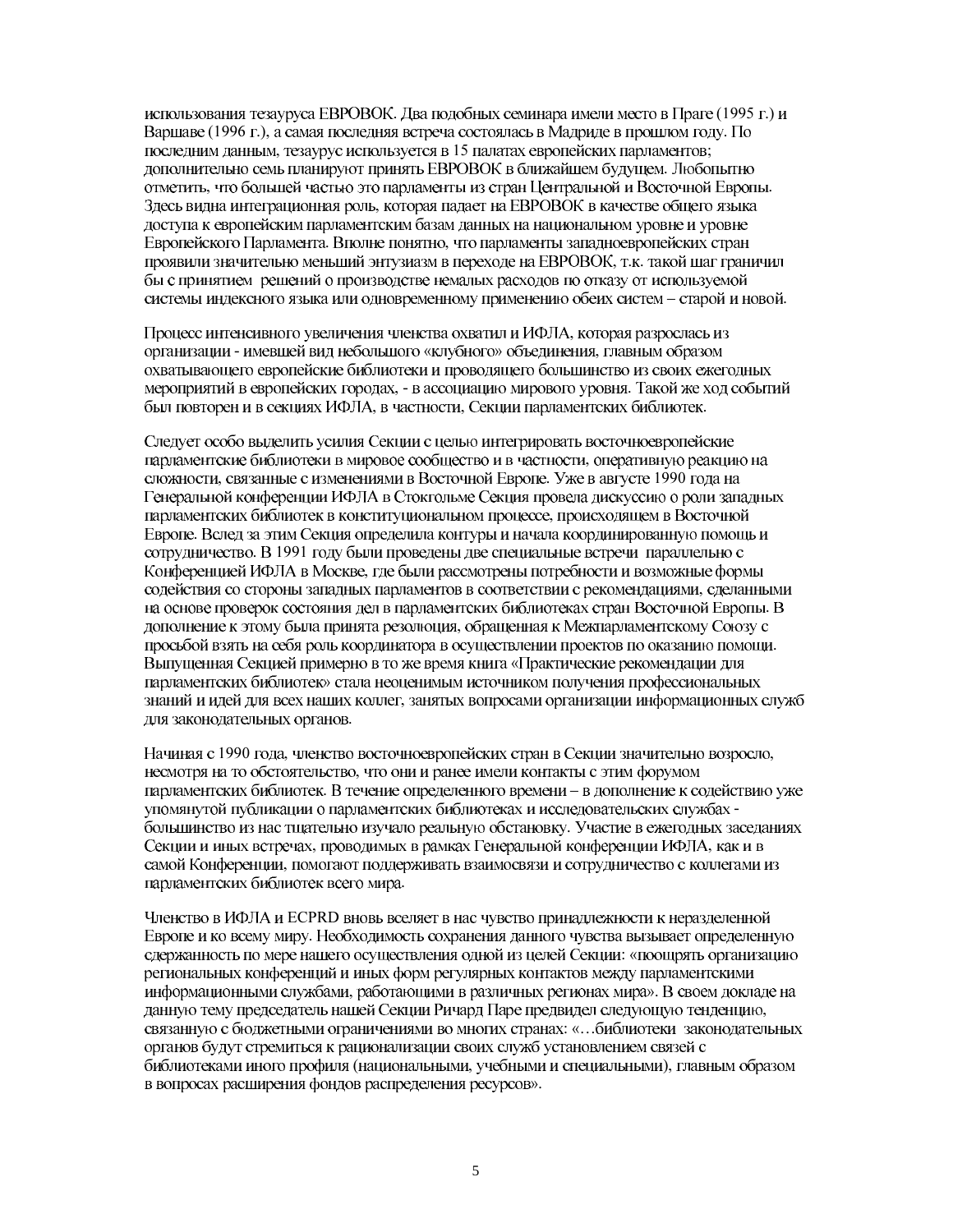С целью иллюстрации этой тенденции позвольте мне сослаться на проект «ELVIL 2000» (европейской законодательной виртуальной библиотеки), выполняемый в Европе с участием партнеров из разных организаций, с финансированием из сторонних источников и с использованием работы парламентских служб; направленность проекта - на удовлетворение задач, стоящих перед парламентскими службами в обеспечении эффективной деятельности демократического законодательного органа и предоставлении свободного доступа граждан к результатам этого труда. Выполнение проекта одновременно является примером «сотруднической информационной системы», на небольшое количество которых с горечью обращал внимание несколько лет тому назад Джон Браденалл из австралийского парламента.

#### 4. Проект европейской законодательной виртуальной библиотеки «ELVIL 2000»

На нашу библиотеку пахнуло дыханием будущего от ее участия в проекте ELVIL 2000, финансируемом Европейской комиссией, как второго этапа проекта ELVIL, завершенного в 1999 году (www.elvil.sub.su.se).

Участниками этой работы, которую координирует Стокгольмский университет, являются университеты, различные библиотеки, издатели и парламенты Швеции, Великобритании, Испании (Каталонии), а также полключившиеся к ней – парламентские библиотеки Чехии, Польши и библиотека Европейского Парламента.

Основной целью проекта является создание учебного шлюза для материалов по европейской политике и законодательству. Эта идея была порождена ощущением необходимости того, что для достижения активного гражданского участия в будущем Европейском Союзе необходимо, чтобы население и средства массовой информации получили представление о европейском законодательстве и политических процедурах и получили доступ к информации о них. Один из способов поддержки процесса демократизации - это обеспечить наличие информационных ресурсов по законодательству и политике в Интернате и разработать простые способы доступа к ним с целью поиска, отбора и презентации.

В кратком изложении наиболее важным составляющим элементом в проекте является виртуальная библиотека, в которой можно отыскать как национальные парламентские базы данных, так и базы данных Европейского Парламента с помощью одного и того же интерфейса. Средством облегчения поиска для носителей разных языков служит многоязычный тезаурус Евровок. Также в арсенале виртуальной библиотеки имеется сверяемый ежеквартально индекс европейского законодательства и вопросов политики, основанный на материалах источника, который может быть отыскан по параметру страны или организации и, в конечном счете, включит в себя все страны Европы.

Виртуальная библиотека в настоящее время обеспечивает доступ к базе данных шведского парламента, британского парламента и Европейского Парламента. По завершении проекта ELVIL 2000 в работу вступит электронный шлюз, дающий доступ к базам данных в Чехии и Польше. Набор вспомогательных прикладных программ в будущем облегчит и ускорит подключение большого количества парламентских баз данных, одновременно снижая общую стоимость операционного обслуживания.

Двумя другими составляющими элементами ELVIL 2000 являются Центр обучения и Гражданский центр. Первый из них располагает Энциклопедией ELVIL, в которой содержатся выборки по европейскому законодательству и политике. На сегодня в нем можно отыскать материалы по политическим и законодательным структурам Соединенного Королевства, Швеции, Испании и Европейского Союза; вскоре в ней появятся материалы по Польше и Чехии как на национальных языках, так и английском. Там приводятся сведения из нескольких областей знаний, таких как конституционные принципы, гражданское общество и системы представительства, а также ключевым политическим и законодательным институтам, законодательным процессам, управлению и юриспруденции. Гражданский центр предлагает